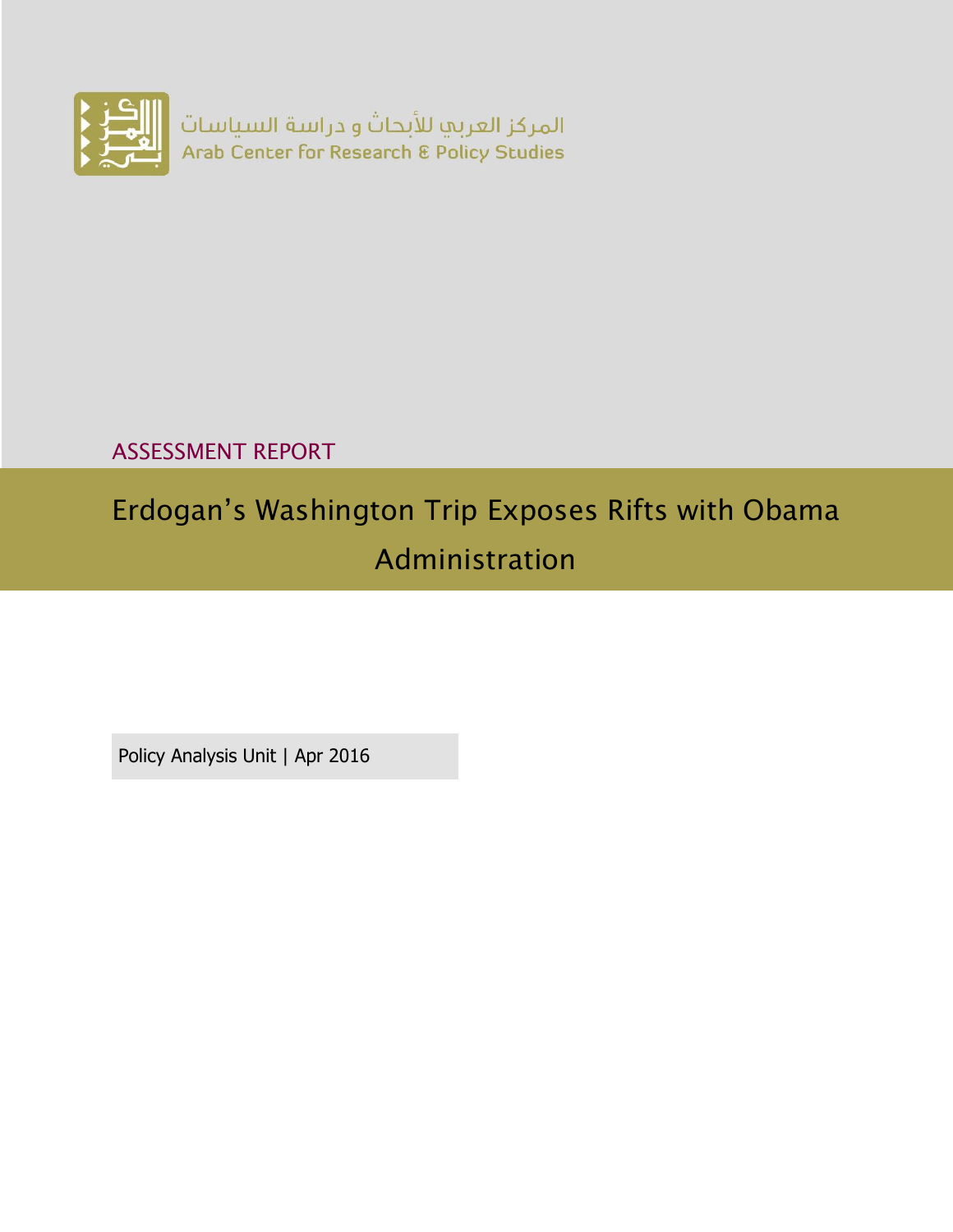Erdogan's Washington Trip Exposes Rifts with Obama Administration

Series: Assessment Report

Policy Analysis Unit | Apr 2016

\_\_\_\_\_\_\_\_\_\_\_\_\_\_\_\_\_\_\_\_\_\_\_\_\_\_\_\_

Copyright © 2016 Arab Center for Research and Policy Studies. All Rights Reserved.

The Arab Center for Research and Policy Studies is an independent research institute and think tank for the study of history and social sciences, with particular emphasis on the applied social sciences.

The Center's paramount concern is the advancement of Arab societies and states, their cooperation with one another and issues concerning the Arab nation in general. To that end, it seeks to examine and diagnose the situation in the Arab world - states and communities- to analyze social, economic and cultural policies and to provide political analysis, from an Arab perspective.

The Center publishes in both Arabic and English in order to make its work accessible to both Arab and non-Arab researchers.

### **Arab Center for Research and Policy Studies**

PO Box 10277 Street No. 826, Zone 66

Doha, Qatar

Tel.: +974 44199777 | Fax: +974 44831651

[www.dohainstitute.org](file:///C:/Users/dena.qaddumi/Desktop/www.dohainstitute.org)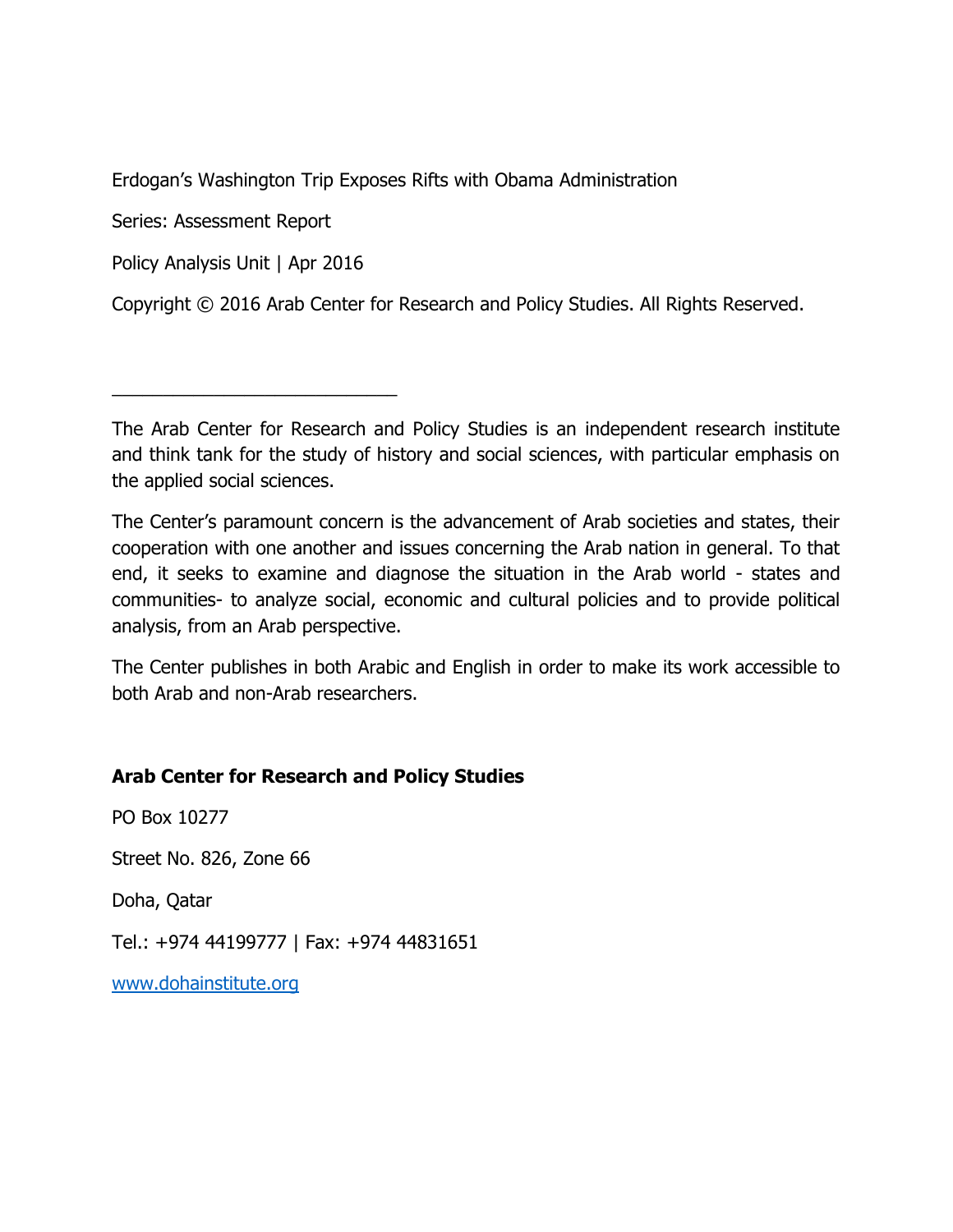# Table of Contents

| Introduction                                     |   |
|--------------------------------------------------|---|
| <b>Major Disagreements</b>                       |   |
| Syria: the Spanner in Turkish-American Relations | 3 |
| Conclusion                                       |   |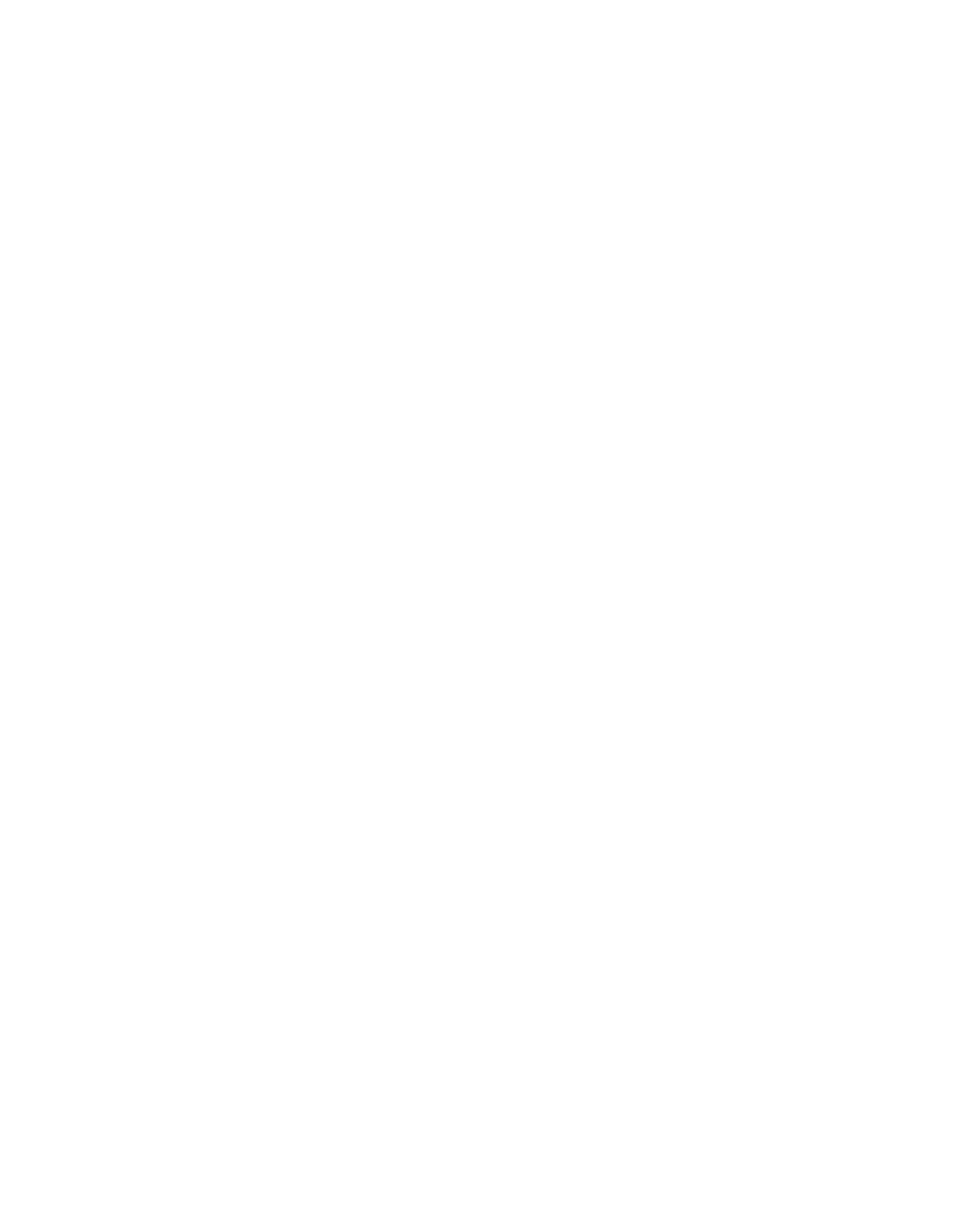### <span id="page-4-0"></span>Introduction

 $\overline{a}$ 

Turkish President Recep Tayyip Erdogan's spring visit to Washington for the Nuclear Security Summit revealed the extent of American-Turkish disagreement over a host of regional issues, among which Syria was the most prominent. Disagreements came to the surface in a disguised political escalation staged by the US administration when, on the eve of Erdogan's arrival on March 29, it announced that his meeting with President Obama would be an unofficial one; a message intended to signal Washington's displeasure with Turkey's policies in the region.<sup>1</sup> Parallel to this, major American newspapers mounted a vicious media campaign for the duration of the visit, accusing Erdogan of trampling on press and media freedoms, of curtailing democratic freedoms in his country, and even describing the Turkish leader as a "dictator" and "tyrant."<sup>2</sup>

#### **Negative Signals on Both Sides**

Media accusations mirrored those made by Obama administration officials, the US President himself included. Following his informal meeting with Erdogan, Obama told media that he urged his counterpart during their meeting not to suppress democratic debate in his country; an accusation Erdogan rejects. For his part, the Turkish President has indicated that US pressure on this front is simply a tactic to push Turkish policy in the Middle East to conform with the American approach, and as an effort to "divide and destroy Turkey if it cannot be appropriated."<sup>3</sup> This tactic was apparent in a recent article published by *The Atlantic*, which said that Obama considers Erdogan "a failure and an authoritarian, one who refuses to use his enormous army to bring stability to Syria."<sup>4</sup> The article makes the notable link between Erdogan's "authoritarianism" and Turkish policies in the region.

<sup>&</sup>lt;sup>1</sup> Oren Dorell, "Turkey's President Erdogan visits Washington amid policy rifts," USA TODAY, March 31, 2016, at: http://goo.gl/kUnJy0.

<sup>&</sup>lt;sup>2</sup> [Eli Lake](http://www.bloombergview.com/contributors/ASD1bG3hdiI/eli-lake) & [Josh Rogin](http://www.bloombergview.com/contributors/ASD1cRZwK6c/josh-rogin), "How Washington Got Turkey's Dictator So Wrong," *Bloomberg View*, March 30, 2016, at: http://goo.gl/RQHyjW.

<sup>&</sup>lt;sup>3</sup> "Erdogan: Convergence of the Turkish and American positions on the Syrian Kurds," Reuters, April 3, 2016, at: http://ara.reuters.com/article/worldNews/idARAKCN0X00G9.

<sup>&</sup>lt;sup>4</sup> Jeffrey Goldberg, "The Obama Doctrine," The Atlantic, April 2016, at:

[http://www.theatlantic.com/magazine/archive/2016/04/the-obama-doctrine/471525/.](http://www.theatlantic.com/magazine/archive/2016/04/the-obama-doctrine/471525/)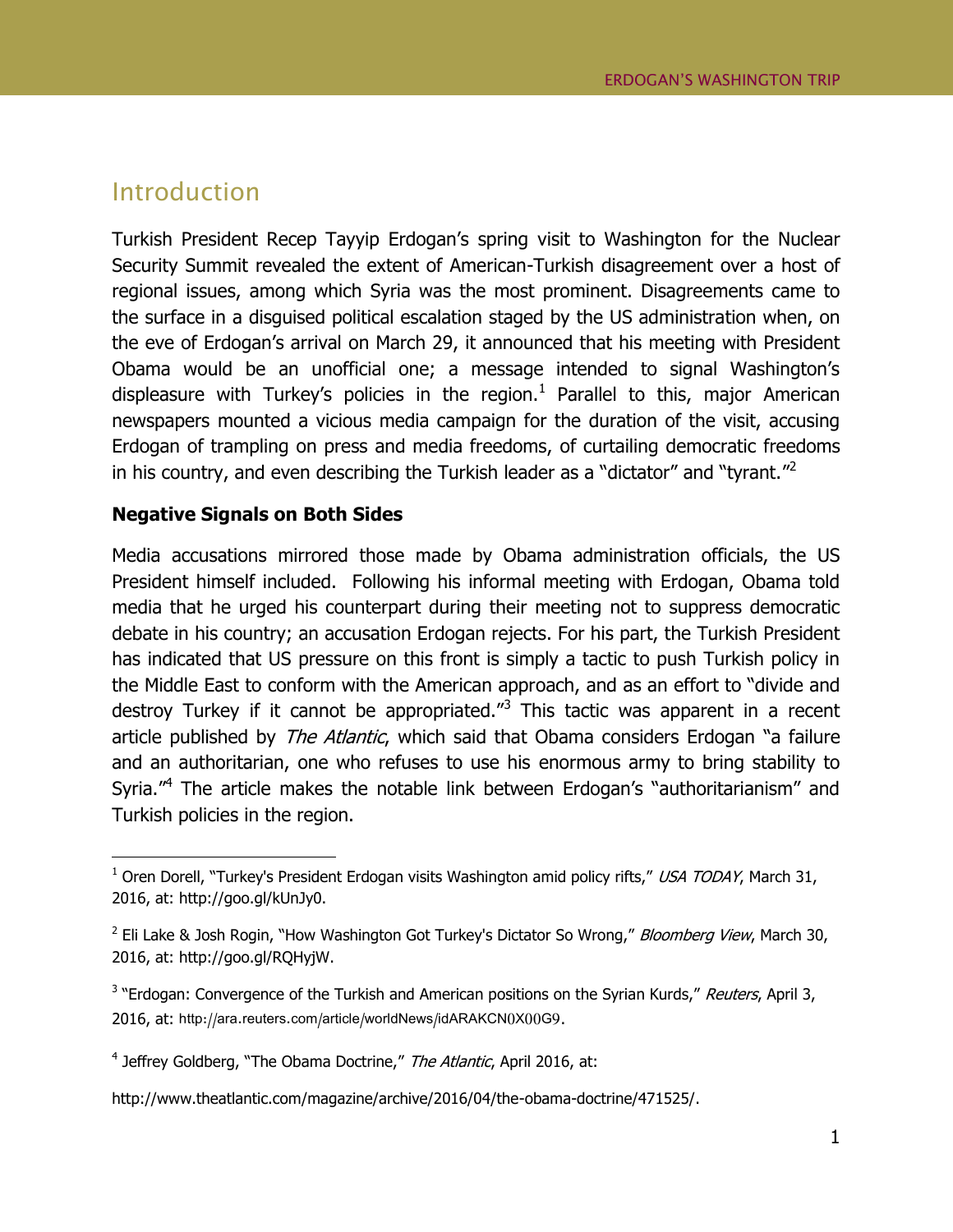After the White House downgraded Erdogan's meeting with the US President on the pretext that Obama's time was short, Erdogan took his own shots at American policy. At a dinner hosted for American researchers including think tank delegates, academics, and former government officials Erdogan said the United States had a strategic need for Turkey, and that it should not take Turkey for granted as though it were "in its pocket." Erdogan also criticized US policy in Syria, and its failure to take Turkish considerations into account. He suggested that the US should not have backed the Syrian Kurdish Democratic Union Party (PYD), which Turkey sees as an extension of the Turkish Kurdistan Workers' Party (PKK),<sup>5</sup> a designated terrorist organization in Turkey, the United States, and Europe. In the face of these concerns, the United States claimed it saw no such link between the two parties.

## <span id="page-5-0"></span>Major Disagreements

Mutual discontent between the Obama administration and Erdogan government goes back to a difference in the countries' approaches to Middle East issues. The United States, for its part sees current events in the Middle East within a global context, where for Turkey, even before the war in Syria, issues are regional interests. Turkey and the US have disagreements on many points, including: the Arab uprisings and the coup seeking to route them; Turkey's relations with Israel, which have deteriorated over recent years; and Ankara's openness to some Islamist forces, such as the Muslim Brotherhood and Hamas. In the US, displeasure with Turkey has taken several forms.

Following the Israeli assault on the Gaza Strip in the summer of 2014, US Congress members launched a campaign against Turkey, which they dubbed a "frenemy," and demanded sanctions be launched against the country.<sup>6</sup> At the time, this was accompanied by escalation in the media against Turkey with calls for a re-evaluation of its position in NATO, and even its expulsion. Expulsion was called for based on claims

 $\overline{a}$ 

<sup>&</sup>lt;sup>5</sup> John Hudson, "Erdogan Uses Closed-Door Meeting to Blast Obama Administration," Foreign Policy, March 30, 2016, at:

[http://foreignpolicy.com/2016/03/30/erdogan-uses-closed-door-meeting-to-blast-white-house/.](http://foreignpolicy.com/2016/03/30/erdogan-uses-closed-door-meeting-to-blast-white-house/)

<sup>&</sup>lt;sup>6</sup> Julian Pecquet, "Congress Goes After 'Frenemies' Turkey, Qatar," US News, September 10, 2014, at: [http://www.usnews.com/news/articles/2014/09/10/congress-goes-after-frenemies-turkey-qatar.](http://www.usnews.com/news/articles/2014/09/10/congress-goes-after-frenemies-turkey-qatar)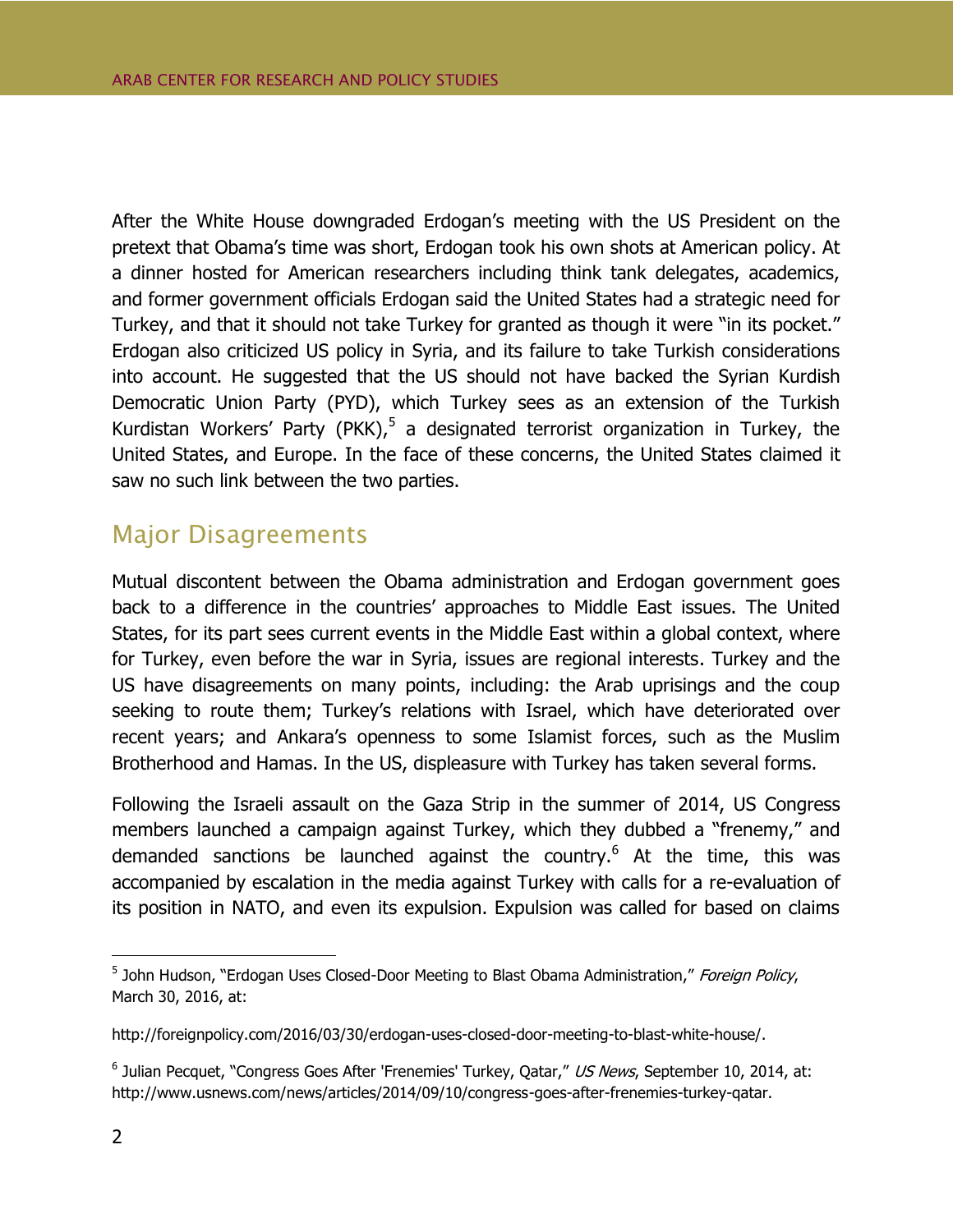that Erdogan was an "authoritarian" and had "extremist Islamist" tendencies.<sup>7</sup> In December 2013, when still prime minister Erdogan alluded to a potential American role in the campaign of arrests on corruption charges launched by elements in the Turkish police against his inner circle, he threatened to expel the US ambassador from Ankara.<sup>8</sup>

# <span id="page-6-0"></span>Syria: the Spanner in Turkish-American Relations

Of all the areas of disagreement between the two countries, the Syrian crisis represents the key point of divergence between Turkey and the United States. The Obama administration, before the rise of ISIL, viewed Syria as a marginal issue given the absence of major US interests there, and had no clear strategy to resolve the Syrian crisis. This allowed Iran to encroach in Syria during the early years of the revolution. It was only when ISIL appeared on the scene and began to expand from Iraq into the vacuum left behind by the Syrian regime in the east and northeast of the country and Russia took the opportunity to intervene, to become the most influential player in Syria, that the US took a real interest. Even then, however, the Obama strategy remained focused on weakening ISIL and depriving it of a safe haven. However, while Washington aims to weaken ISIL, it is now working in concert with Russia to pressure Syrian opposition forces and factions to enter into negotiations with the Syrian regime. The larger aim of this strategy is to engineer a political solution that permits Syrian President Bashar al-Assad to remain in power as "honorary president" by means of constitutional amendments and the transformation of the system of government in Syria from a presidential to a parliamentary one. This idea appears to be based more on fantasy than reality, because the authority of the dictator does not derive from constitutional formulations on paper, as was made clear in the Yemeni experience. Furthermore, it is clear that the Obama administration, in agreement with Russia, aims to neutralize the Turkish and Saudi roles in Syria by monopolizing the lead role in efforts for a settlement under the symbolic auspices of the UN.

In contrast, Turkey sees the conflict in Syria as a priority because of its major effect on national security, specifically on Kurdish separatist politics, and especially after last

 7 Jonathan Schanzer, "Time to Kick Turkey Out of NATO?" Politico Magazine, October 09, 2014, at:

[http://goo.gl/vEjWBy.](http://goo.gl/vEjWBy)

<sup>&</sup>lt;sup>8</sup> Selcuk Gokoluk & Benjamin Harvey, "Turkey's Erdogan Says Foreign Ambassadors Could Be Expelled," Bloomberg News, December 21, 2013, at: [http://goo.gl/kiVkR6.](http://goo.gl/kiVkR6)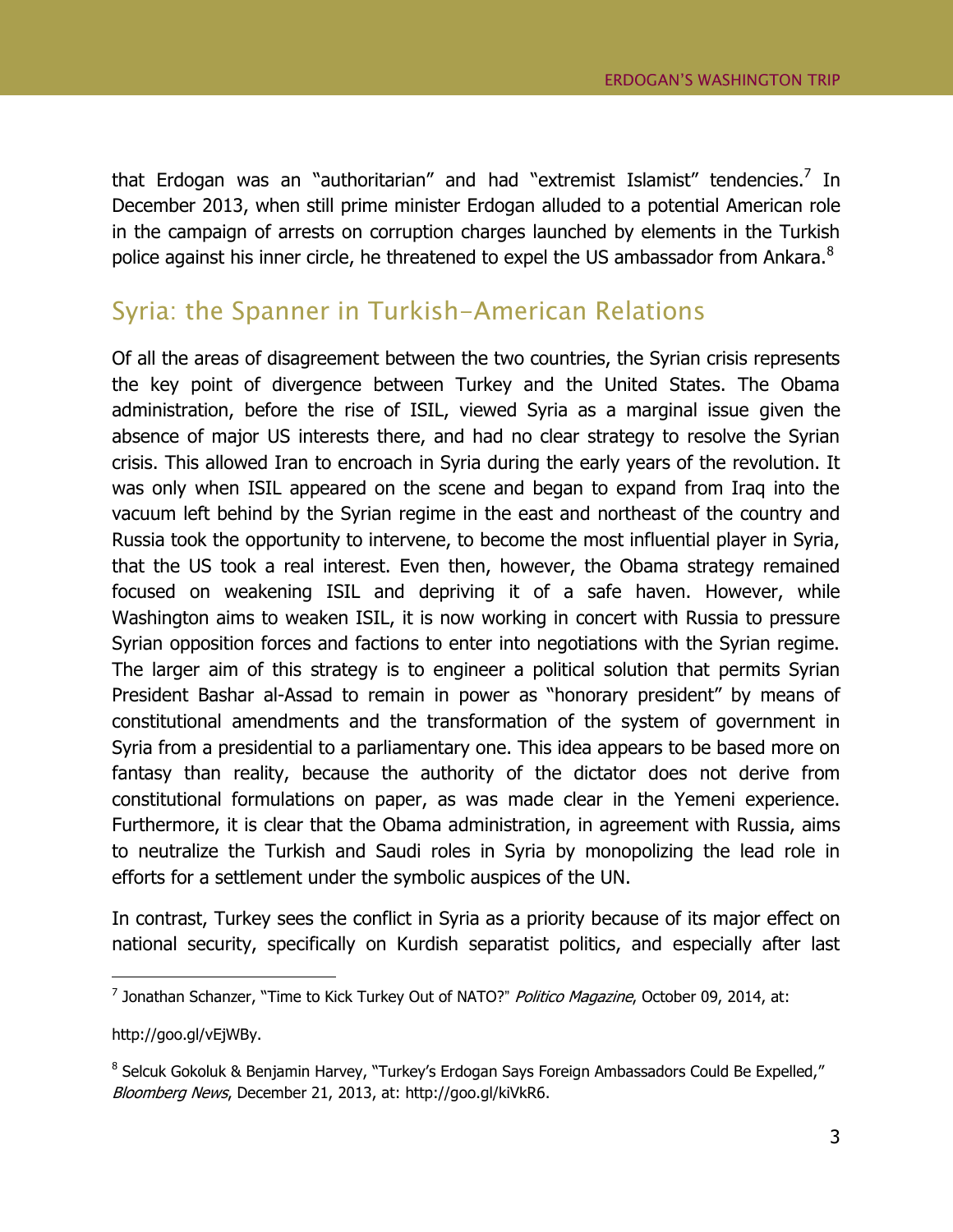March, when the Syrian Kurds declared a federal system in northern Syria along the Turkish border. Turkey is also hosting more than two million Syrian refugees. It sees the international failure to deal with the barbarity of the Syrian regime and its lack of support for the Syrian revolutionaries as having allowed Syria to become a safe haven for terrorist groups, which have begun to target deep inside Turkey. Given these closeto-home realities, Turkey requested, unsuccessfully, the creation of a safe zone along its border. The NATO-enforced no-fly zone, where camps for Syrian refugees would be established, was envisioned as part of a wider strategy to bring down the Assad regime. This Turkish request, however, was not met with a positive response, and Turkey had no desire to carry out the plan alone, given its fears that allies of the Syrian regime (Russia and Iran) might react adversely. The matter was no longer considered feasible after the Russian intervention in Syria.

The difference in the Turkish and American approaches to Syria is reflected in the priorities of each side. The United States sees its priority as taking on and defeating ISIL, while Turkey wants to bring about political change in Syria to end the rule of Assad and establish a civilian democratic state capable of defeating terrorist movements like ISIL. This clash of priorities has resulted in US annoyance with Turkey's current military focus on being able to take on the PKK, which is leading a separatist rebellion in the Turkish south. Washington would prefer that the issue of the Kurds be put aside so that focus can be put on ISIL. From the same perspective, American support for the PKD is a key point of divergence. Ankara views the PKD and its military wing, the People's Defense Forces (PYD), as an extension of the PKK. Washington, on the other hand, sees both the PKD and PYD as allies in the war against ISIL, $^9$  understands them to be organizationally independent of the PKK, and is supplying them with weapons even though they represent an extreme left and separatist movement.

These divergent opinions are reflected in strategic and military relations. Although US-Turkish relations are supposed to be firmly rooted in the context of NATO, which Turkey joined in 1952, since the November 2015 downing of a Russian fighter jet that Ankara said had violated its airspace, Turkey has not found sufficient support as a NATO member. In fact, the message from Washington and NATO to Ankara has stressed the need for de-escalation, the ending of Turkish air sorties over Syria, and no escalation

 $\overline{a}$ 

 $9$  David Barchard, "US-Turkey gap more visible during Erdogan's visit to Washington," Middle East Eye, March 31, 2016, at: [http://goo.gl/RXyYDt.](http://goo.gl/RXyYDt)